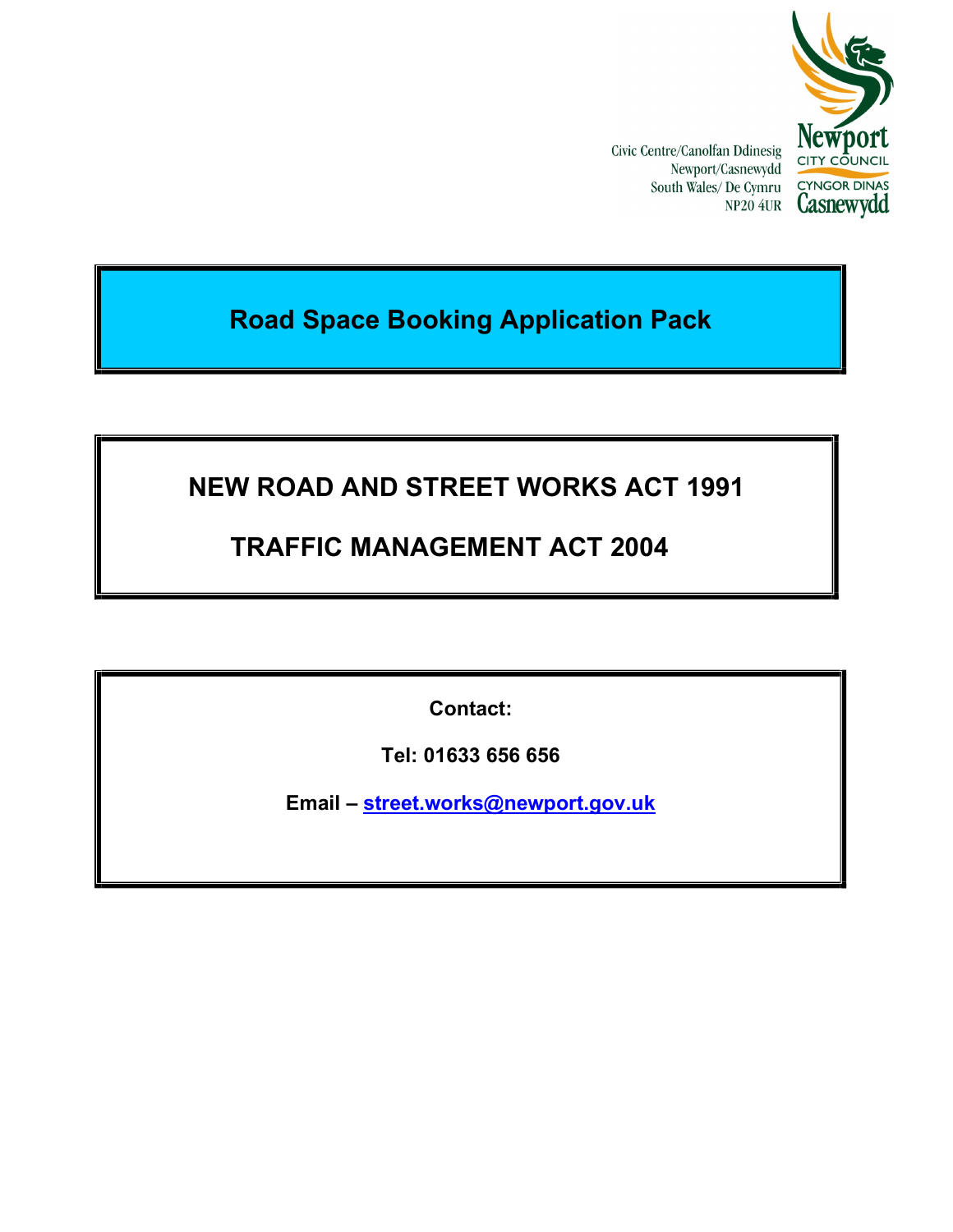# PLEASE NOTE THE FOLLOWING

FAILURE TO SUPPLY ALL THE REQUIRED INFORMATION WILL RESULT IN THE APPLICATION BEING RETURNED.

THE COUNCIL WILL NOT RETAIN ANY INFORMATION AND THE APPLICATION WILL NOT BE PROCESSED.

NO WORKS/CRANE OPERATIONS ARE TO BE UNDERTAKEN IN THE HIGHWAY BEFORE CONSENT HAS BEEN GRANTED.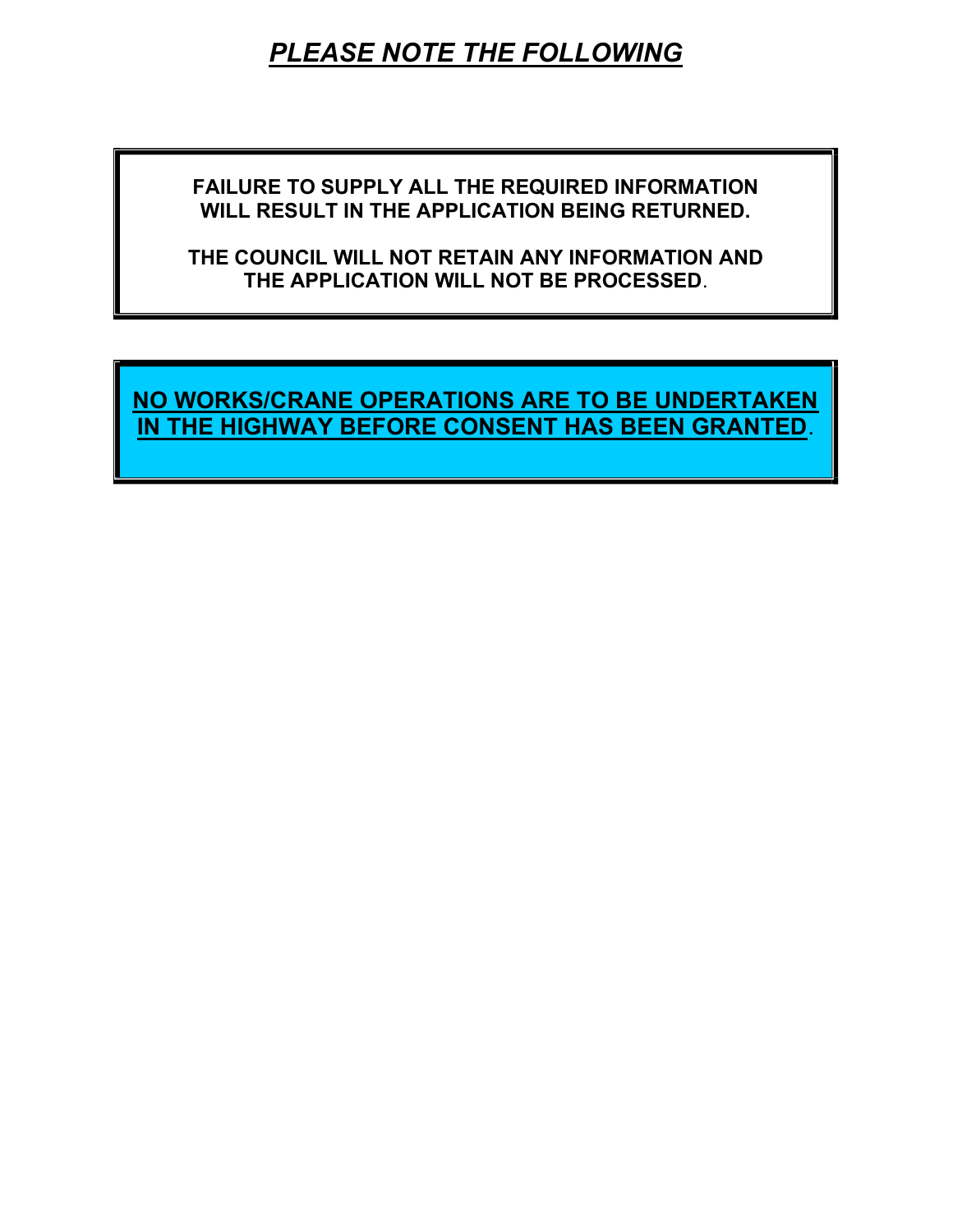## **CONTENTS**

| Page 4    | $\sim$ | <b>Guidance notes - Traffic Management Act 2004 -</b><br>Road<br><b>Space Booking Application / standard conditions</b> |  |  |  |  |
|-----------|--------|-------------------------------------------------------------------------------------------------------------------------|--|--|--|--|
| Page 6-8  | ٠      | Form RSB1 Application for a Road Space Booking                                                                          |  |  |  |  |
| Page 9-10 | $\sim$ | Application for use of traffic management / conditions                                                                  |  |  |  |  |
| Page 11   | ۰.     | <b>Check List</b>                                                                                                       |  |  |  |  |

Mae'r ffurflen hon as gael yn Gymraeg, ffrormatau eraill ar gael ar gais / This form is available in Welsh, other formats available on request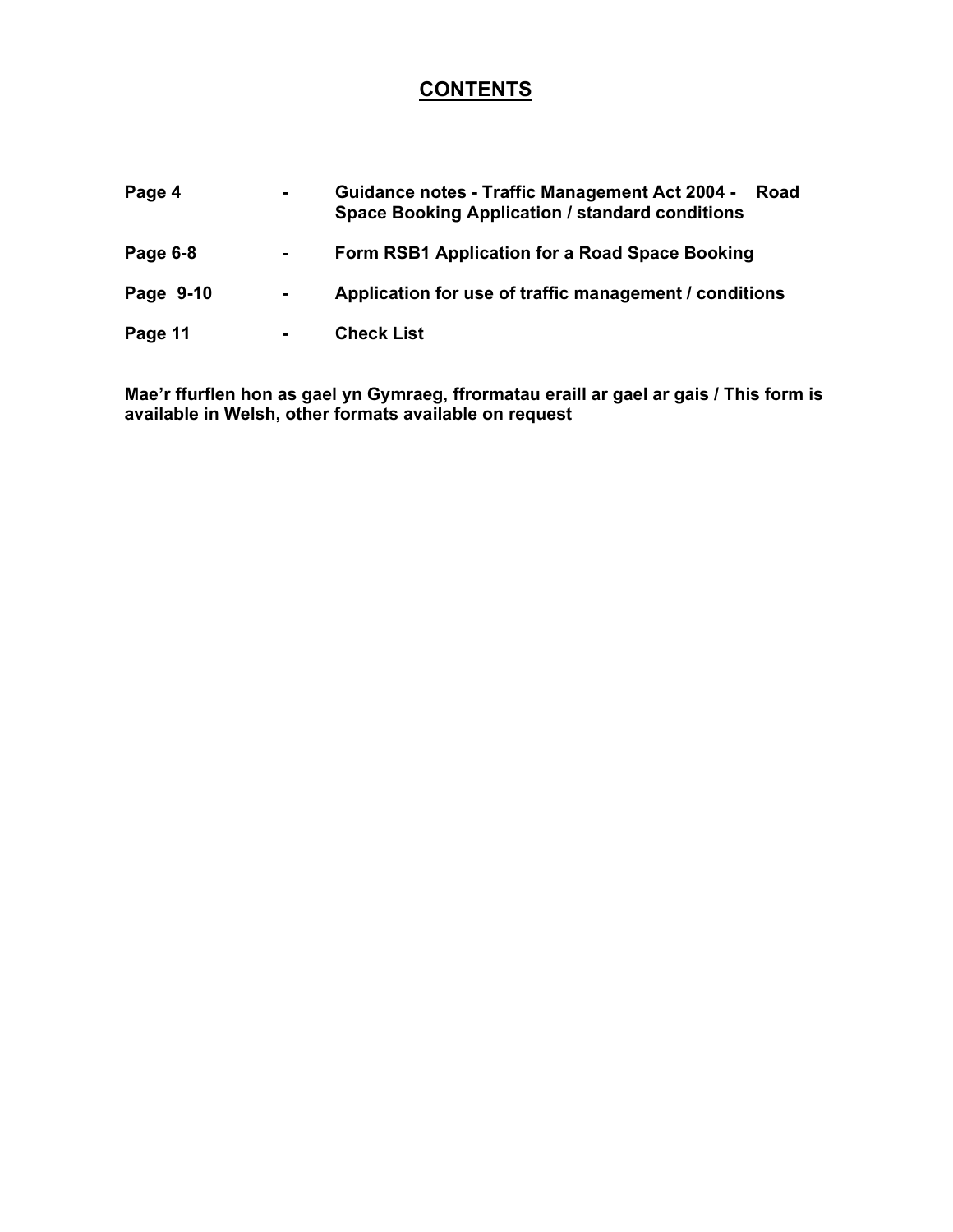# Guidance Notes

## Road Space booking – Application pack New road and street works Act 1991

## TRAFFIC MANAGEMENT ACT 2004

The Traffic Management Act was introduced in 2004 to tackle congestion and disruption on the road network. The Act places a duty on local traffic authorities to ensure the expeditious movement of traffic on their road network and those networks of surrounding authorities. The Act gives authorities additional tools to better manage parking policies, moving traffic enforcement and the coordination of all activities on the network, including street works.

This Act will take effect as of the 1st April 2008 and will change the noticing periods required for street works.

More in-depth information can be found at the Department for Transport Website:

http://www.dft.gov.uk/pgr/roads/tpm/tmaportal

## ROAD SPACE BOOKING APPLICATION / STANDARD CONDITIONS

The following must be received or the granting of the application may be delayed.

- a) **Completed Form RSB1** (Road space booking form);
- b) Application Administration Fee is £208 per 7 days Payment in advance (cheques made payable to Newport City Council)

BAC's Payment details Santander UK Sort Code 09-07-20 Newport CC Collection Acc Acc no 05070406

> When making a BAC's Payment please state on the payment 'TT04530088201' RSB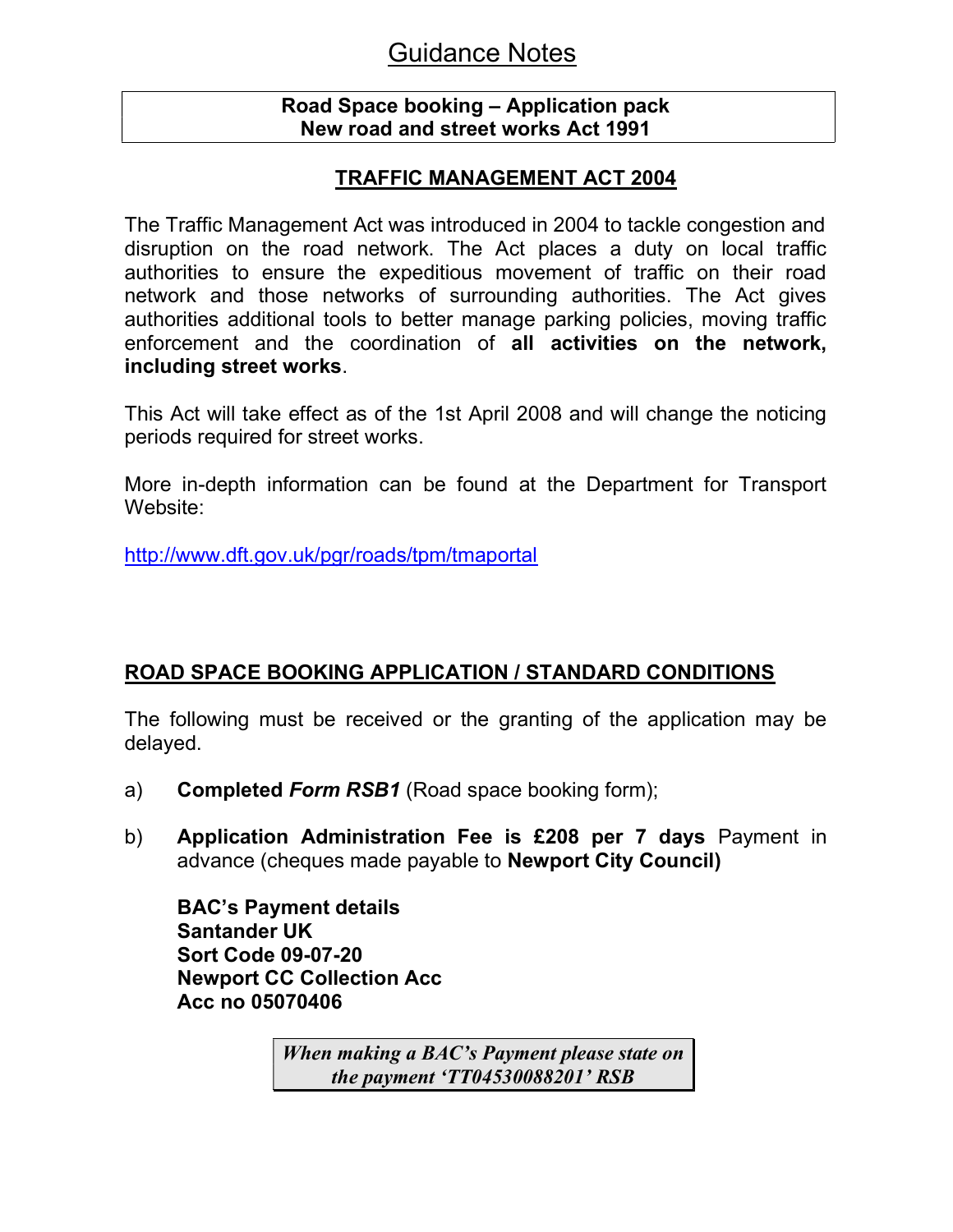c) A scale plan (of Ordinance Survey standard) at 1:1250 or greater of the proposed location and depth of the relevant apparatus marked by a red broken line and a grid reference for the site area;

The following must be submitted in the first instance (copies will be kept on file for future application, whilst still valid)

a) Proof of Public Liability Insurance This must provide a minimum of £10m cover which be valid at the time that the works are completed and not just when the application is made.

Should any excavations be required an additional licence shall be necessary for submission (Section 171 Excavation in the Public Highway).

Please contact the Street Works Manager at Newport City Council for assistance if Traffic Lights or a Road Closure is required. Telephone number is 01633 210547.

The Applicant shall regulate the works so as to minimise obstruction to vehicular and pedestrian traffic and shall guard the works in accordance with Chapter 8 of the Traffic Signs Manual 2006 published by TSO and the Safety at Street Works and Road Works Code of Practice 2001 which gives specific guidelines on the safe signing, lighting and guarding of temporary works on the Highway, as required by Section 65 of the New Roads and Street Works Act, 1991.The works area shall be maintained and kept clean and tidy throughout the duration of the works.

Except in accordance with this application, no part of the highway may be closed, AT ANYTIME, without the consent of the Highway Authority.

Once the works are complete, the area shall be left in a clean and tidy condition to the satisfaction of the Highway Authority.

Within five working days of completion of the works the Applicant shall give written notice to the Highway Authority, this can be done by email to street.works@newport.gov.uk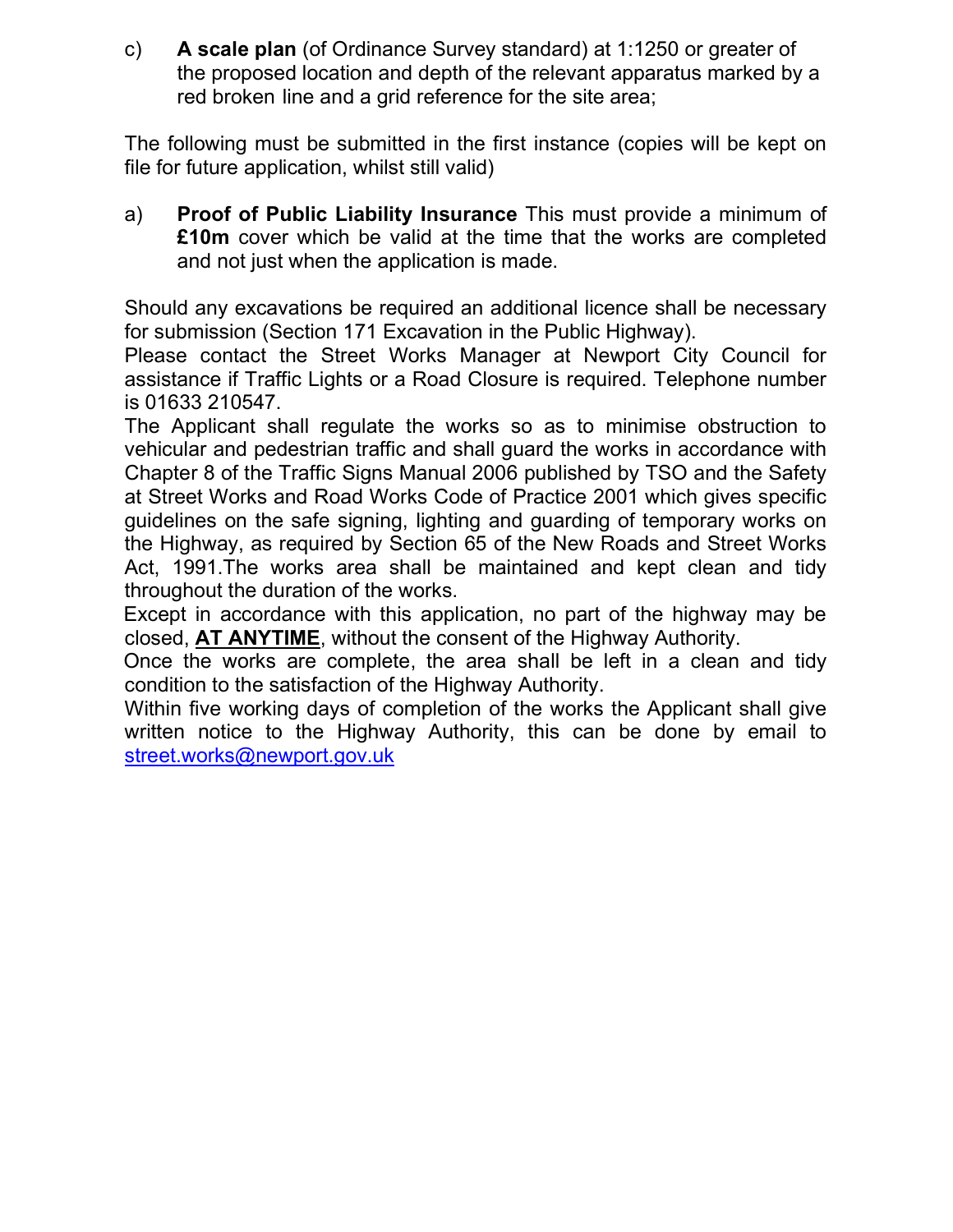Only)

 $\frac{1}{2}$ (Office Use

### NEWPORT CITY COUNCIL

Section 1. Details of person or company Name: \_\_\_\_\_ Address: Postcode: Tel: Fax: \_\_\_\_\_ E-mail address: \_\_\_\_\_\_\_\_\_\_\_\_\_\_\_\_\_\_\_\_\_\_\_\_\_ \_\_\_\_\_\_\_\_\_\_\_\_\_\_\_\_\_\_\_\_\_\_\_\_\_\_\_\_\_\_\_ Mobile Number: **with a strategies of the strategies of the strategies of the strategies of the strategies of the strategies of the strategies of the strategies of the strategies of the strategies of the strategies of the s** EMERGENCY CONTACT DETAILS (24 hour contact number) Name: \_\_\_\_ Tel: \_\_\_\_\_\_\_\_\_\_\_\_\_\_\_\_\_\_\_\_\_\_\_\_\_\_\_\_\_\_\_\_\_\_\_\_\_\_

| Section 2. Precise Location of Proposed Work (Detailed plan to be submitted with<br>form. A scale plan of Ordinance Survey standard) at 1:1250) |  |  |  |  |  |
|-------------------------------------------------------------------------------------------------------------------------------------------------|--|--|--|--|--|
|                                                                                                                                                 |  |  |  |  |  |
|                                                                                                                                                 |  |  |  |  |  |
|                                                                                                                                                 |  |  |  |  |  |
|                                                                                                                                                 |  |  |  |  |  |
|                                                                                                                                                 |  |  |  |  |  |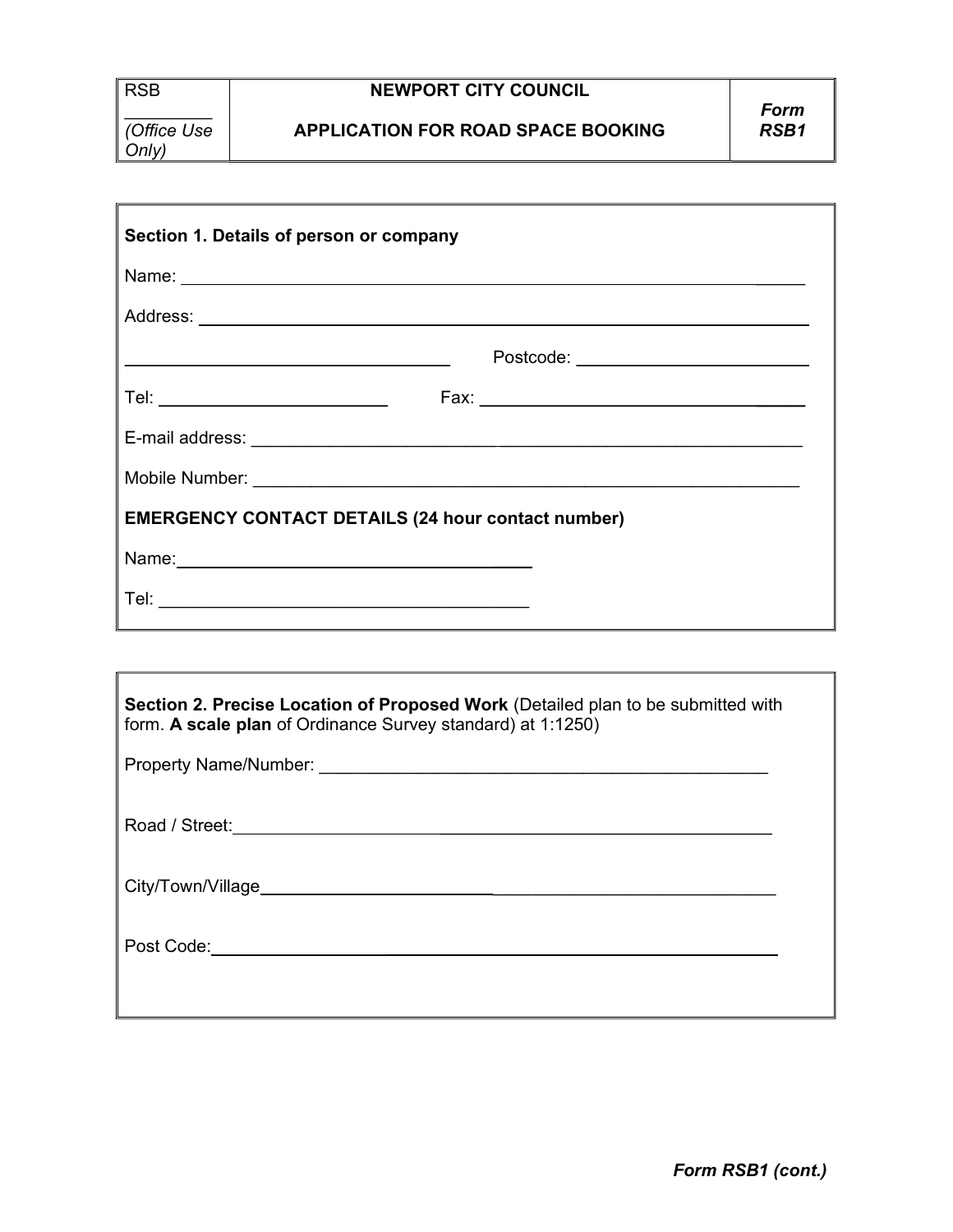| Section 3. Timings of works, traffic control and description of works                                       |  |  |  |  |  |  |
|-------------------------------------------------------------------------------------------------------------|--|--|--|--|--|--|
|                                                                                                             |  |  |  |  |  |  |
|                                                                                                             |  |  |  |  |  |  |
| (Tick boxes where necessary)                                                                                |  |  |  |  |  |  |
| Traffic Management: None / Signing $\Box$ Give & Take $\Box$ Priority Flow $\Box$                           |  |  |  |  |  |  |
| Please complete the form on page 8 for Lane Closure, Stop & Go, Two way lights &<br><b>Multi way lights</b> |  |  |  |  |  |  |
| Lane closure $\Box$ Stop & Go $\Box$ Two way lights $\Box$ Multi Way lights $\Box$                          |  |  |  |  |  |  |
| Work lies within: Verge $\Box$ Footway $\Box$ Carriageway $\Box$ All $\Box$                                 |  |  |  |  |  |  |
| Description of works:                                                                                       |  |  |  |  |  |  |
|                                                                                                             |  |  |  |  |  |  |
|                                                                                                             |  |  |  |  |  |  |
|                                                                                                             |  |  |  |  |  |  |

| <b>Section 4. Insurance:</b> Public Liability Insurance of a minimum of £10 million. |  |  |  |  |
|--------------------------------------------------------------------------------------|--|--|--|--|
| Photocopy of insurance certificate required                                          |  |  |  |  |
|                                                                                      |  |  |  |  |
|                                                                                      |  |  |  |  |
|                                                                                      |  |  |  |  |
|                                                                                      |  |  |  |  |
|                                                                                      |  |  |  |  |
|                                                                                      |  |  |  |  |

F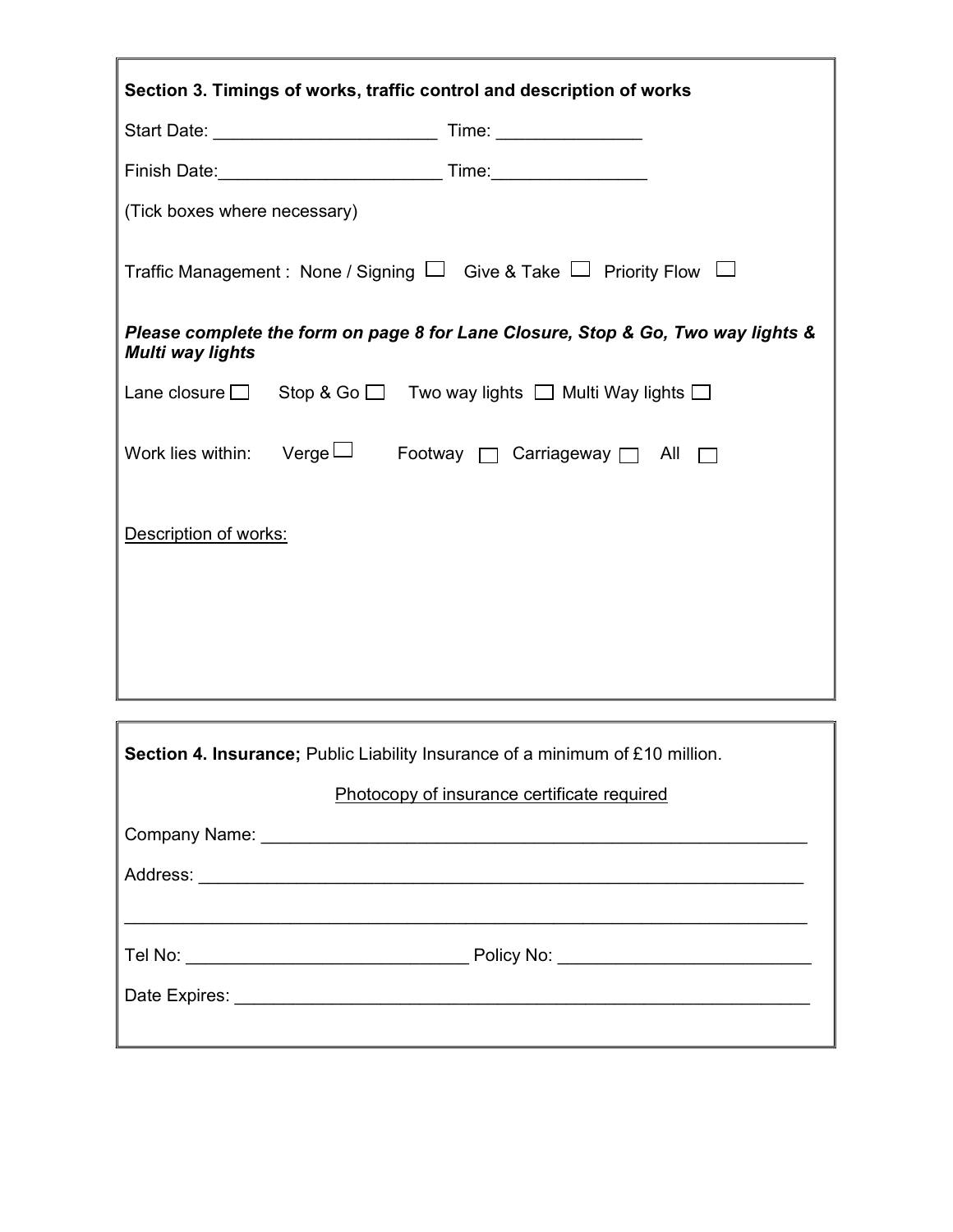### Section 5. Declaration of applicant

I confirm that the foregoing details are correct, and acknowledge that the works referred to above must be conducted in accordance with the requirements of New Roads and Street Works Act 1991 and Traffic Management Act 2004, associated legislation, together with any other conditions imposed by the Highway Authority in the relevant application.

I also acknowledge that I have read and understand the Notes for Guidance and Standard Conditions as attached.

| Signed: ___                                                                                                                                                                                                                    | Date: |
|--------------------------------------------------------------------------------------------------------------------------------------------------------------------------------------------------------------------------------|-------|
| Printed (Name): Manual Communication of the Communication of the Communication of the Communication of the Communication of the Communication of the Communication of the Communication of the Communication of the Communicat |       |
| In the capacity of:                                                                                                                                                                                                            |       |

### IMPORTANT

All communications relating to this application should be addressed to-

| <b>Newport City Council,</b> |
|------------------------------|
| <b>City Services,</b>        |
| <b>Street Works Team,</b>    |
| <b>Civic Centre,</b>         |
| Godfrey Road,                |
| <b>Newport</b>               |
| <b>NP20 4UR</b>              |

Email address: street.works@newport.gov.uk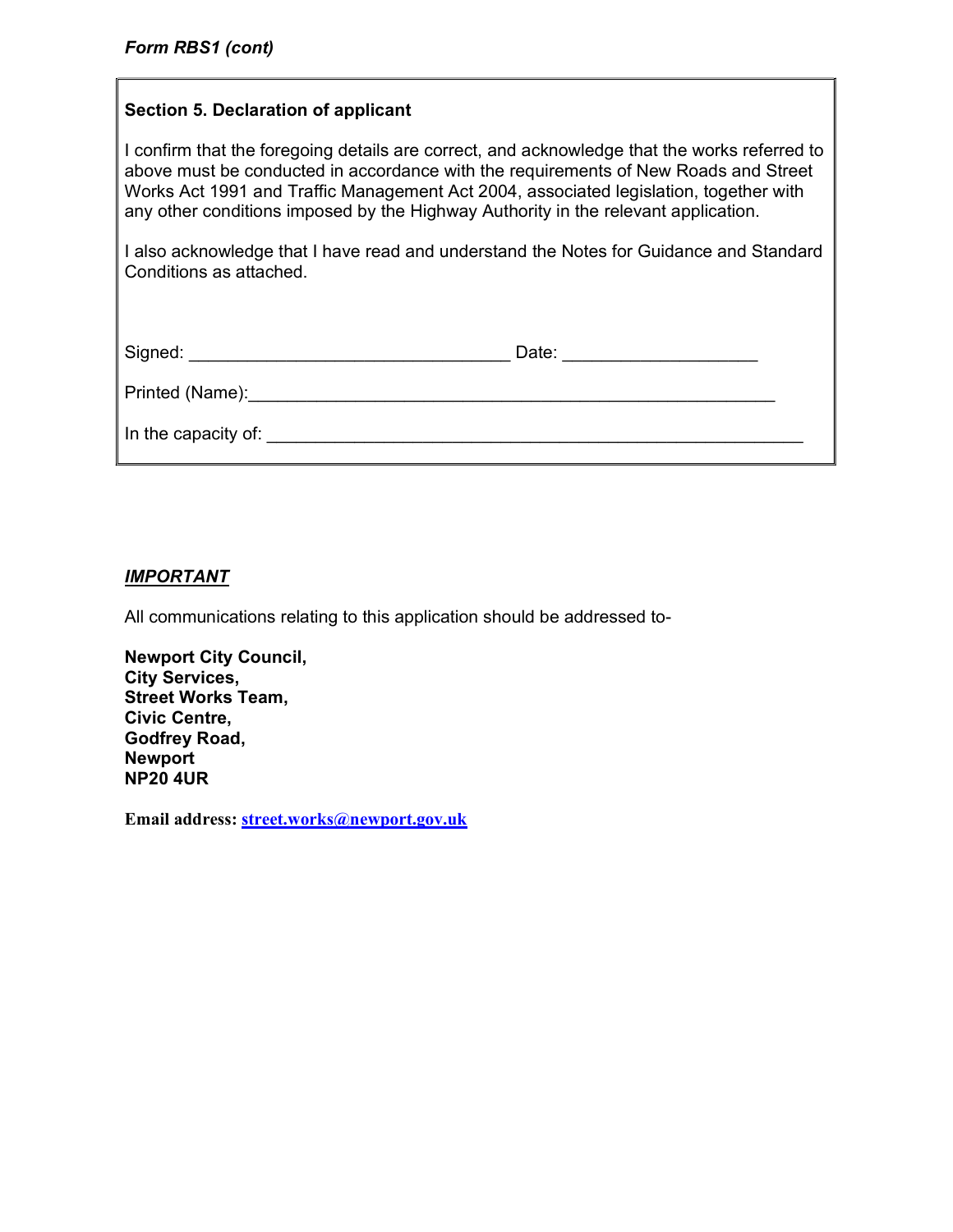## New Roads and Street Works Act 1991

THE TRAFFIC SIGNS REGULATIONS AND GENERAL DIRECTIONS 1994 No: 1519



| (Please tick which one applies)                  |                           |                                                                                                                                                                                  |    |        | 11211<br>CITY CO                        |  |                                        |                             |  |
|--------------------------------------------------|---------------------------|----------------------------------------------------------------------------------------------------------------------------------------------------------------------------------|----|--------|-----------------------------------------|--|----------------------------------------|-----------------------------|--|
| APPLICATION FOR MULTIPHASE SIGNAL CONTROL $\Box$ |                           |                                                                                                                                                                                  |    |        | <b>CYNGOR</b><br><b>Casney</b>          |  |                                        |                             |  |
| NOTIFICATION FOR TWO-WAY SIGNAL CONTROL<br>□     |                           |                                                                                                                                                                                  |    |        | Our Ref:                                |  |                                        |                             |  |
|                                                  |                           |                                                                                                                                                                                  |    |        | H/Way<br>Auth:                          |  |                                        |                             |  |
|                                                  | STOP AND GO BOARDS $\Box$ |                                                                                                                                                                                  |    |        |                                         |  | Notice No:                             |                             |  |
| LANE CLOSURE <b>D</b>                            |                           |                                                                                                                                                                                  |    |        |                                         |  |                                        |                             |  |
|                                                  |                           |                                                                                                                                                                                  |    |        |                                         |  | Name of                                |                             |  |
| From:                                            |                           |                                                                                                                                                                                  |    |        | Contact:<br>Tel:                        |  |                                        |                             |  |
|                                                  |                           |                                                                                                                                                                                  |    |        |                                         |  |                                        |                             |  |
|                                                  |                           |                                                                                                                                                                                  |    |        |                                         |  | Fax:                                   |                             |  |
|                                                  |                           |                                                                                                                                                                                  |    |        |                                         |  | Out of                                 |                             |  |
|                                                  |                           |                                                                                                                                                                                  |    |        |                                         |  | Hours                                  |                             |  |
|                                                  |                           |                                                                                                                                                                                  |    |        |                                         |  | Contact:                               |                             |  |
| Client:                                          |                           |                                                                                                                                                                                  |    |        |                                         |  | Tel:                                   |                             |  |
|                                                  | Emergency/Urgent -        | Major $-$                                                                                                                                                                        |    |        | Standard-                               |  | Minor -                                |                             |  |
| Start                                            | 2hrs                      | 1 Month                                                                                                                                                                          |    | 7 Days | Finish Date:                            |  | 3 Days                                 |                             |  |
| Date:                                            |                           |                                                                                                                                                                                  |    |        |                                         |  |                                        |                             |  |
| Location of Works:                               |                           |                                                                                                                                                                                  |    |        |                                         |  |                                        |                             |  |
| Road<br>No:                                      |                           | O.S Grid Ref:                                                                                                                                                                    |    |        |                                         |  | Does Site Contain a Junction? YES / NO |                             |  |
|                                                  |                           | Traffic Sensitive Route? YES / NO (If YES Please Refer to Highway Authority)                                                                                                     |    |        |                                         |  |                                        |                             |  |
|                                                  |                           | Is site near existing Traffic Signal/ Crossing? YES / NO                                                                                                                         |    |        |                                         |  |                                        |                             |  |
|                                                  |                           | Do signal lights require switching off? YES / NO                                                                                                                                 |    |        |                                         |  |                                        |                             |  |
| Purpose of Works:                                |                           |                                                                                                                                                                                  |    |        |                                         |  |                                        |                             |  |
| Hours of Operation:                              |                           |                                                                                                                                                                                  | TO |        |                                         |  |                                        | 24 Hours Operation YES / NO |  |
|                                                  |                           |                                                                                                                                                                                  |    |        |                                         |  |                                        |                             |  |
|                                                  |                           | THE FOLLOWING ADDITIONAL INFORMATION IS REQUIRED FOR MULTIPHASE OPERATIONAL APPROVAL                                                                                             |    |        |                                         |  |                                        |                             |  |
|                                                  | Multiphase Timings?       |                                                                                                                                                                                  |    |        | Pedestrian Facilities Provided YES / NO |  |                                        |                             |  |
| <b>Residual Road Widths:</b>                     |                           |                                                                                                                                                                                  |    |        | <b>Number of Signal Heads</b>           |  |                                        |                             |  |
|                                                  |                           | 4 COPIES OF SITE PLANS, LOCATION PLANS SHOWING POSITION OF SIGNAL HEADS                                                                                                          |    |        |                                         |  |                                        |                             |  |
| <b>DECLARATION:</b>                              |                           |                                                                                                                                                                                  |    |        |                                         |  |                                        |                             |  |
|                                                  |                           | I/WE hereby certify that the portable traffic signal used will be a type which is currently approved by the<br>Department of Transport and Welsh Assembly Government Directives: |    |        |                                         |  |                                        |                             |  |
| Signature:                                       |                           | Name:                                                                                                                                                                            |    |        |                                         |  | Date:                                  |                             |  |
| <b>APPROVED BY:</b>                              |                           |                                                                                                                                                                                  |    |        |                                         |  |                                        |                             |  |
|                                                  |                           |                                                                                                                                                                                  |    |        |                                         |  |                                        |                             |  |
|                                                  |                           |                                                                                                                                                                                  |    |        | DATE:                                   |  |                                        |                             |  |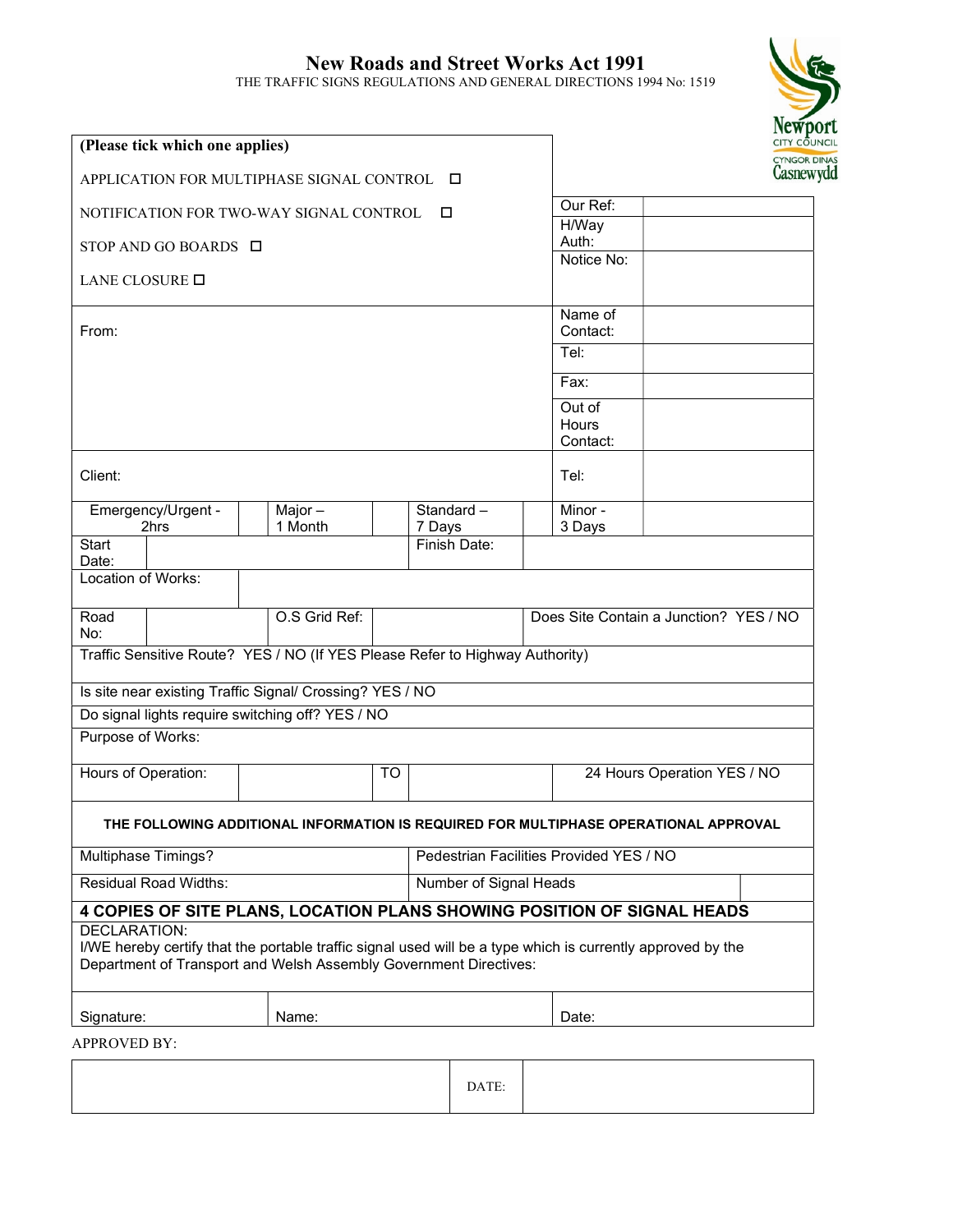### Conditions relating to the portable traffic signals application

The Traffic Signs Regulations and General Directions 2002 SI 3113 permit the use of portable traffic signals in accordance with regulation 35 provided that:

The equipment is type approved

The equipment is capable of working vehicle actuated.

The site involves simple shuttle working with no junctions in the controlled length.

The Highway Authority or Agent Authority is notified when signal control is used.

Safety at Street Works and Road Works a code of practice issued under The New Roads and Street works Act Section 65.3

All signals to be provided, installed, maintained and removed on site in accordance with Chapter 8, safety at Street works and Road Works COP and Temporary Traffic Management on High Speed Roads.

### General Conditions

Portable traffic signals used to control junctions (i.e. more than simple shuttle working) or heavy plant crossings require that the Highway Authority issues specific site approval.

All signage to conform with "Chapter 8" and the "Safety at Street works code of practice".

All portable traffic signals to be operated in accordance with DFT booklet "An Introduction to the use of Vehicle Actuated Portable Traffic Signals". Manual control for fixed time operation shall only be used with the written consent of the Highway Authority.

All Highway users within the area of traffic control will be advised of the intended dates of use of portable traffic signals by the applicant.

Provide details of Site Plans and Location Plans showing position of the signal heads & timings per link.

#### **Setting up Site**

All appropriate advance warning signs, in accordance with the requirement of chapter 8 of the Traffic Signs Manual, to be established prior to positioning of the signals.

The maximum distance between portable traffic signals must not exceed 300m. The signals are to be set up to allow working space only and are not to include for parking for non-essential site vehicles.

Portable traffic signals are set up with time settings as a function of site length. The period of use and the controlled shuttle working length to be kept to an absolute minimum. Signals must operate vehicle actuated unless alternative agreed in writing.

When the switching off any permanent signals is required, the promoter must contact the Highway Authority in advance a minimum of 2 weeks notice is required so the necessary arrangements can be made. This procedure carries a charge as set out in the Fees and Charges approved by Newport City Council October 2008:

"Switching off/on for Utility and Third Party requirements: Monday – Friday 08.00 – 18.00 - £440 Total for turning off & on Monday – Friday 18.00 – 08.00 - £520 Total for turning off & on Weekend/Bank Holidays - £520 Total for turning off & on

If the site cannot be set out as planned the promoter must immediately contact the Highway Authority to discuss.

#### Environmental considerations

In built up or residential areas, connection of signals to mains power supply may be preferable. The Electricity Supplier must be consulted and may levy a charge for supply.

Where ever possible the use of radio controlled battery operated traffic lights must be used.

All generators must meet the requirements of the Environmental Protection Act 1990 c43.

#### Maintenance

The signal supplier / hirer must provide and display on the equipment on site the call-out number for maintenance, response to be within two hours.